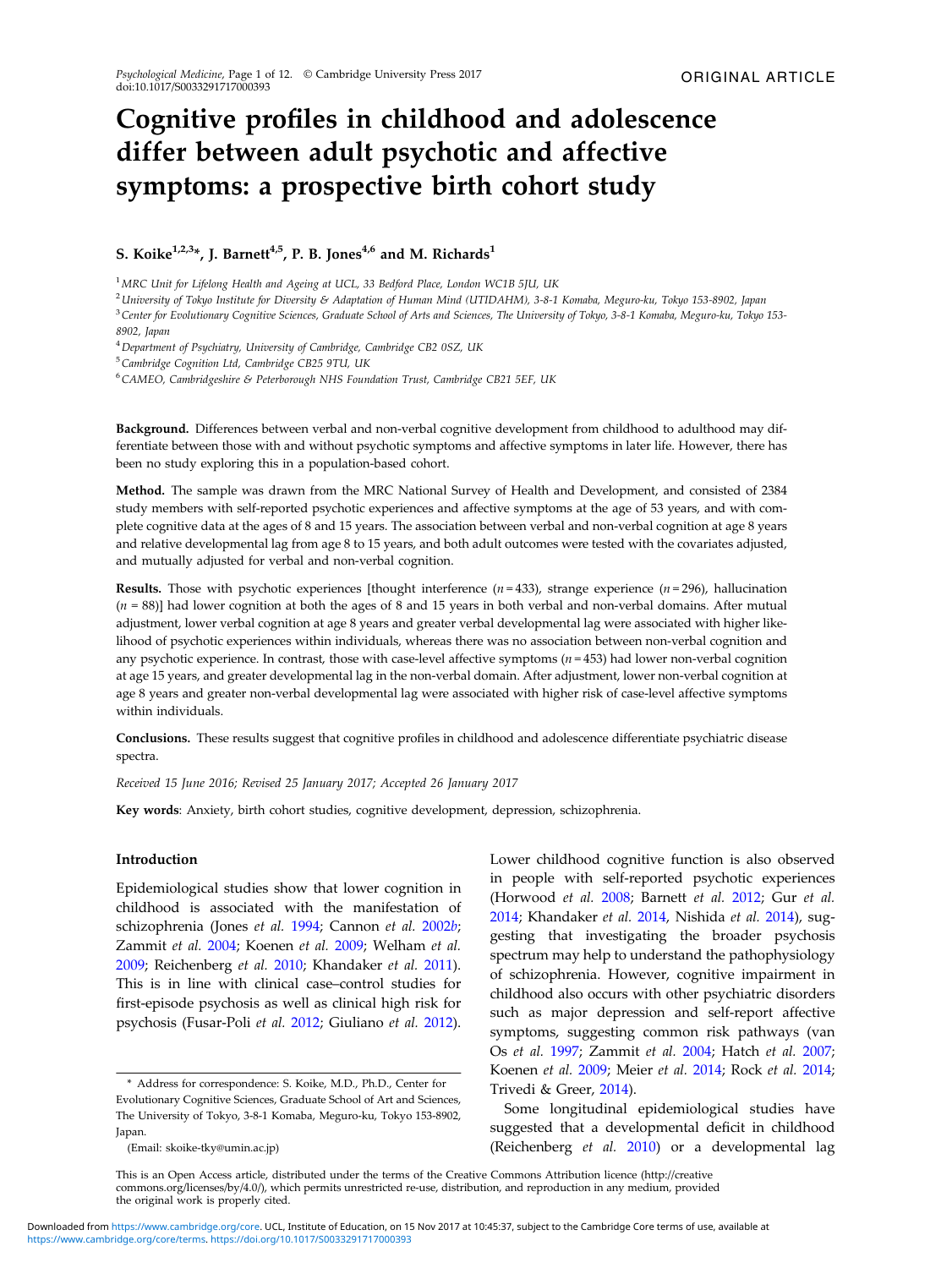<span id="page-1-0"></span>(delay of typical development) through adolescence (Fuller et al. [2002](#page-10-0); MacCabe et al. [2013](#page-10-0)) in verbal cognition differentiates those with schizophrenia from healthy participants, whereas verbal developmental lag does not appear to differentiate affective disorders (Cannon et al. [2006](#page-9-0); Reichenberg et al. [2010\)](#page-10-0). The former is also observed in children with dyslexia who are likely to have psychotic experiences in adolescence (Khandaker et al. [2014](#page-10-0)). Although still controversial (Carrion et al. [2011;](#page-9-0) Lin et al. [2013](#page-10-0)), clinical high-risk studies for psychosis showed that lower scores in verbal memory and verbal fluency tests could predict the later onset of psychosis (Giuliano et al. [2012\)](#page-10-0), suggesting that developmental deficits and/or lag in verbal cognition play a key role in the emergence of psychotic symptoms. In contrast, epidemiological studies showed that people with affective symptoms have no specific developmental deficit and lag pattern in childhood (Reichenberg et al. [2010\)](#page-10-0) and adulthood (Meier et al. [2014](#page-10-0)) in verbal and non-verbal cognition. Examining deficits and adolescent developmental lag in verbal and non-verbal cognition, and withinindividual cognitive discrepancy between the two cognitive domains between those with and without psychological symptoms in later life would test the specificity of the neurocognitive (and thus neurodevelopmental) model of psychosis and depression spectra (Fig. 1) (van Os, [2013\)](#page-11-0). However, to the best of our knowledge, there has been no prospective cohort study that has examined whether relative verbal cognitive developmental lag in the general population is associated with adult psychotic experiences, and, conversely, whether non-verbal lag is associated with adult affective symptoms.

The Medical Research Council (MRC) National Survey of Health and Development (NSHD) is one of the longest continuously followed prospective birth cohort studies in the world, beginning in 1946 in England, Scotland and Wales (Wadsworth et al. [2006\)](#page-11-0). Studies based on this cohort have reported cognitive delay in clinical cases of schizophrenia (Jones et al. [1994](#page-10-0)) and depression (van Os et al. [1997\)](#page-11-0), as well as broader spectra of psychotic experiences (Barnett et al. [2012](#page-9-0); Nishida et al. [2014\)](#page-10-0) and affective symptoms (Hatch et al. [2007](#page-10-0)). Although symptoms in self-report questionnaires might have a different distribution to those from clinical interviews, the former are likely to be more representative at the general population level with broader disease spectra. In the present study, we extended this by examining psychosis and depression spectra in relation to deficits and adolescent developmental lag in verbal and nonverbal cognition. We hypothesized that a specific developmental deficit and lag in verbal cognition is associated with psychotic experiences in adulthood, but not with affective symptoms.



Fig. 1. Example of cognitive development in the two domains. Cognitive development using Z-scores of the two domains in this study is illustrated. Gap a indicates cognitive discrepancy between the two domains at age 8 years. Gap b indicates relative cognitive lag during adolescence, hypothesizing no difference in Z-scores through development within an individual (dashed line). Black line and square dots represent verbal cognition, and grey line and circle dots represent non-verbal cognition.

#### Method

## Participants

The NSHD is one of the longest large prospective cohort studies, originally consisting of 5362 randomly selected children from all single births within marriage during 1 week in March 1946 in England, Scotland and Wales. Of the original sample, 3820 participants had complete cognitive data at ages 8 and 15 years. When study members were aged 53 years, they reported psychotic experiences and depressive symptoms in self-reported questionnaires. Of 3035 participants who were interviewed at that age, 2923 and 2920 participants provided information on psychotic experiences and affective symptoms (see below). Reasons for non-response at age 53 years were 469 deaths, 640 permanent refusals, 580 non-residents and 638 failures to contact. However, the responding participants were broadly representative of the national population of similar age (Wadsworth et al. [2003\)](#page-11-0). Finally, one or more adult psychiatric outcomes were available for 2384 study members with complete cognitive data. Those with complete data were more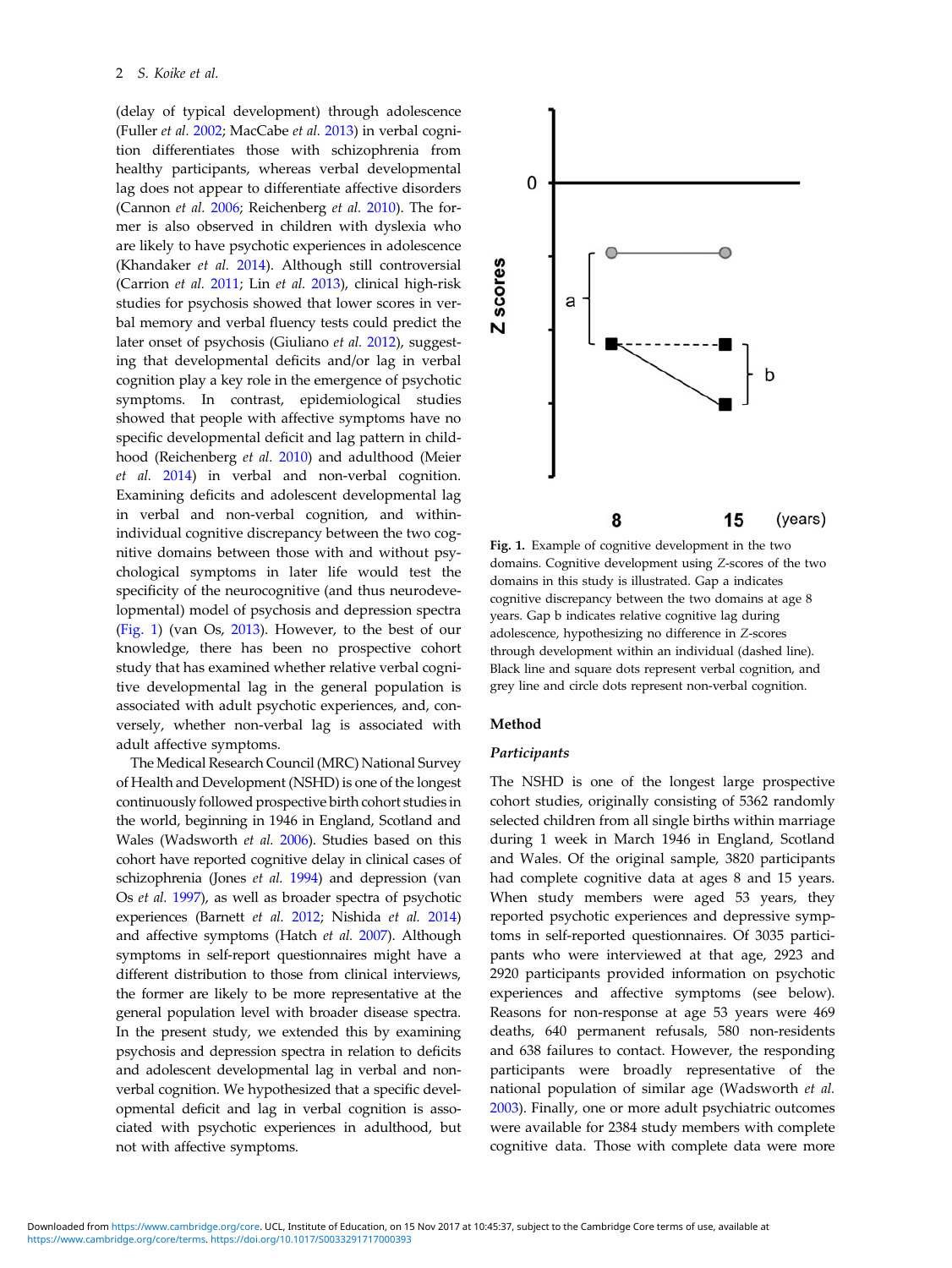likely to be female, had heavier birth weight, and higher cognition at ages 8 and 15 years than those with missing data ( $p < 0.05$ ).

Ethical approval for this study was obtained from the North Thames Multicentre Research Ethics Committee. All participants gave written informed consent.

#### Measures

#### Psychological symptoms in adulthood

Psychotic experiences were self-reported over the previous 12 months at age 53 years using the five-item version of the Psychosis Screening Questionnaire (PSQ) (Bebbington & Nayani, [1995](#page-9-0); Johns et al. [2004\)](#page-10-0) including three delusional (thought interference, persecution, and strange experiences), one hallucinatory and one hypomanic questions. All items were answered as either 'no', 'unsure' or 'yes'. In the original PSQ each of these questions has at least one follow-up question to elicit further detail; however, due to time constraints these were not asked in the NSHD. We therefore defined 'yes' for each leading question as the existence of a symptom and the other responses as negative. As in a previous study using this cohort (Nishida et al. [2014\)](#page-10-0), more than half of the respondents gave a positive response to the hypomania item 'Have there been times when you felt very happy without a break for days on end?'. Further, 643 respondents (22.0%) rated themselves as 'unsure' on this item. In addition, there has been a biological and cognitive debate over whether mania and hypomania should be included within the psychosis or affective spectrum (Trotta et al. [2015;](#page-11-0) Bora, [2016](#page-9-0)). Therefore, consistent with the previous study, we did not use this item in the analysis.

Self-reported affective symptoms were measured at age 53 years using the 28-item version of the General Health Questionnaire (GHQ-28) (Goldberg & Hillier, [1979\)](#page-10-0). Each item was scored using a four-level Likert scale for total symptom score, and was recoded into 0-0-1-1 for deriving a diagnostic risk threshold ('caseness'). This threshold was defined as a score of 5 or more on this summed recoded score (range 0–28), which was validated using the Clinical Interview Schedule (Goldberg & Hillier, [1979\)](#page-10-0). The GHQ-28 consists of four components (somatic symptoms, anxiety and insomnia, social dysfunction, and severe depression) (Goldberg & Hillier, [1979\)](#page-10-0). To test possible differential effects of these types of affective symptoms, we set thresholds for each subscale at the top 10% score, which matched the prevalence of GHQ-28 caseness and that of least one subscale.

## Cognition in childhood and adolescence

Cognition at age 8 years was measured at school using three verbal tests (reading comprehension, word

reading, and vocabulary) and one non-verbal test (picture intelligence, which consisted of three tasks: odd-one out, sequence detection and abstract reasoning) devised by the National Foundation for Educational Research (Pigeon, [1964](#page-10-0)). Cognition at age 15 years was measured at school using three verbal tests (Watts Vernon sentence completion, mathematics, and the verbal section of the Alice Heim Group Ability Test), and one non-verbal test (reasoning) using the non-verbal section of the Alice Heim Group Ability Test (Heim, [1970](#page-10-0)). The non-verbal tests at both ages had some similarity with the matrix reasoning and picture concepts subtests of the Wechsler Intelligence Scale for Children (Kaplan & Saccuzzo, [2013](#page-10-0)). Non-verbal cognition also involves processing speed and is thought to be less dependent on educational and cultural learning than verbal cognition (Kaplan & Saccuzzo, [2013\)](#page-10-0). As verbal and non-verbal cognition was measured by different tests at ages 8 and 15 years, we calculated standardized verbal and non-verbal scores at both ages by summing each standardized score. We also calculated a relative developmental lag score for verbal and non-verbal cognition as the relevant Z-score at age 15 years minus corresponding Z-score at 8 years; thus a negative value represents relative decrease in scores from age 8 to 15 years, i.e. increasing developmental lag with respect to peers ([Fig. 1\)](#page-1-0). The ages 8 and 15 years were, respectively, the earliest and latest that cognition was tested during development. Thus this interval maximized the potential for capturing any effect of cognitive lag.

#### Potential confounding variables

Based on previous studies with this cohort the following potential confounders were selected: sex, birth weight, birth order, mother's education, and social class of origin (at age 11 years or, if this was unknown, at age 4 or 15 years).

Mother's education was dichotomized into primary only or above, and family social class was classified into three categories (professional or intermediate, skilled non-manual, and skilled manual or unskilled).

#### Statistical analysis

We initially used  $\chi^2$  tests and t tests, as appropriate, to test for differences between the independent variables in those with and without a positive response on the adult mental health outcomes [each individual PSQ item (all coded as positive or negative) or GHQ-28 'caseness']. Multivariable logistic regression was then used to test associations between childhood and adolescent cognition and the outcomes, using verbal and non-verbal cognition at age 8 years and verbal and non-verbal developmental lag from age 8 to 15 years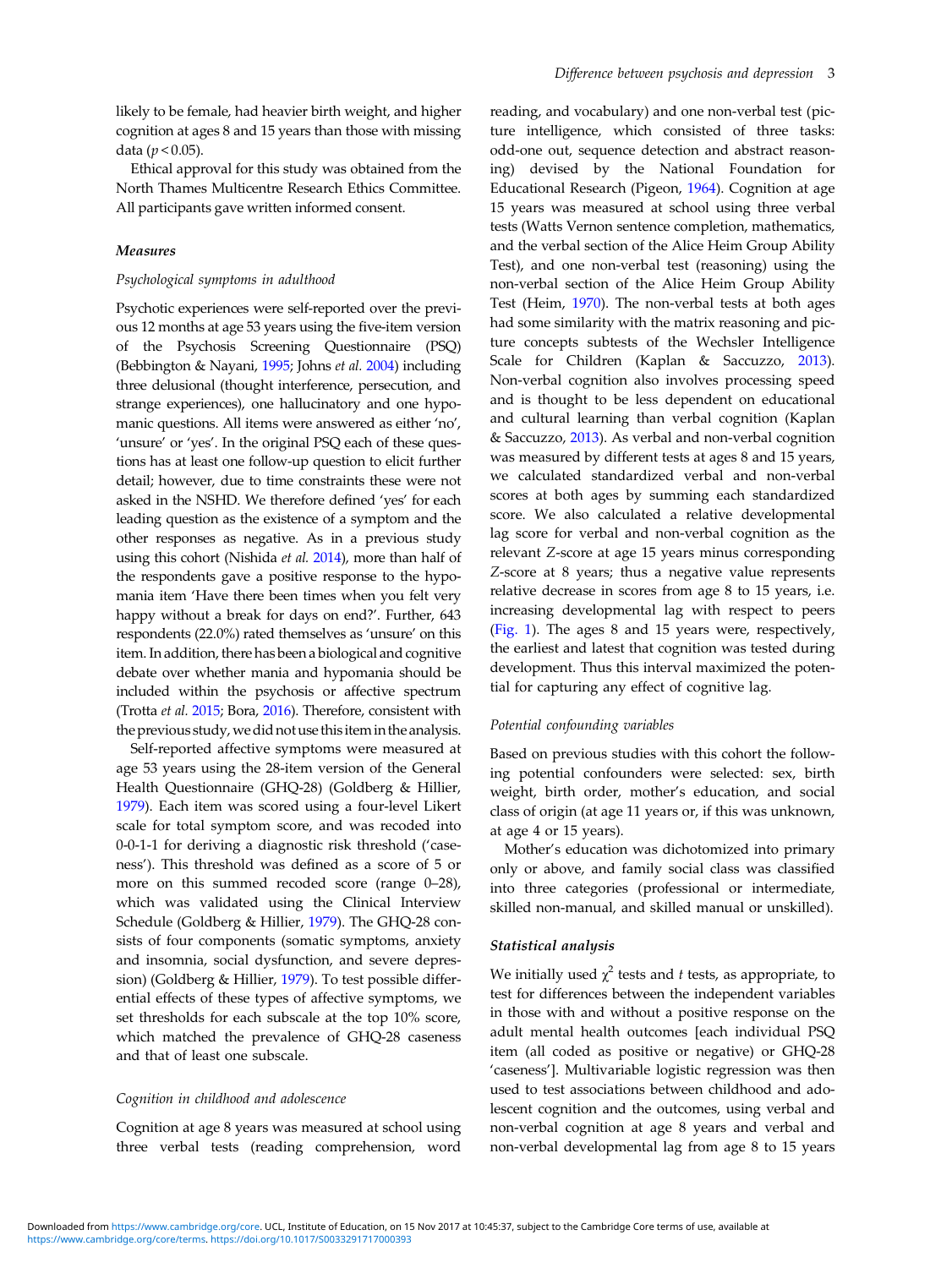as independent variables. Outcomes were coded as separate for each PSQ item and for GHQ-28 caseness. We also tested whether cognitive characteristics were associated with the number of positive PSQ responses using multivariate regression analysis. As several participants who reported the existence of psychotic experiences also had affective symptoms (53.9%), we also grouped into psychotic experience only (PE only), affective symptoms only (AFF only), and both, with each of these groups compared with those with neither psychotic experience nor affective symptoms (no symptom) as the reference category. In addition, we compared the PE-only group with the AFF-only group to directly investigate differences in cognitive profiles. In this second analysis, psychotic experience presence was defined as one or more psychotic experience items of strange experience and hallucination, because previous studies showed a relatively low degree of positive responses that could represent more definitive characteristics of a psychosis spectrum (Johns et al. [2004;](#page-10-0) Nishida et al. [2014\)](#page-10-0). For all multivariable models, we mutually adjusted verbal and non-verbal cognition. In addition, to test for possible synergy between verbal and non-verbal cognitive domains increasing the severity of outcomes, we tested interactions between verbal and non-verbal cognition at age 8 years and lag from age 8 to 15 years. Since verbal and non-verbal cognition are positively correlated (age 8 years:  $r = 0.57$ ,  $p < 0.001$ ; age 15 years:  $r = 0.61$ ,  $p$  < 0.001), we tested multicollinearity using variance inflation factors (VIF) for mutual adjustment of cognitive variables. No collinearity was defined by less than 10 of each VIF value for the independent variable.

Statistical significance was set at 0.05, and all analyses were conducted using SPSS Statistics 22 (IBM Corp., USA).

## Results

Overall, the no-symptom group had stable Z-transformed cognitive scores from age 8 to 15 years in verbal and non-verbal domains ([Table 1\)](#page-4-0).

#### Associations with adult psychotic experiences

The rates of positive respondents for each psychotic experience items varied between 3.7% and 21.4%, 'hallucination' was the lowest and 'persecution' the highest ([Table 1](#page-4-0)). In comparing those with and without each psychotic experience, those with lower cognition in at least one domain were more likely to have psychotic experiences for all PSQ items at age 53 years except 'persecution'. These associations remained significant after adjusting for confounding variables (online Supplementary Table S2).

After mutual adjustment for verbal and non-verbal cognitive variables (maximum VIF = 2.2), lower verbal cognition at age 8 years was associated with higher likelihood of each PSQ symptom except for 'persecution', whereas no significant association between non-verbal cognition and any of these psychotic experiences was evident ([Table 2\)](#page-5-0). In addition, greater verbal developmental lag from age 8 to 15 years was associated with higher likelihood of the psychotic experiences 'strange experience' and 'hallucination', whereas, again, there was no association between non-verbal lag and any of these psychotic experiences. In sum, those with relatively lower verbal cognition in childhood and adolescent verbal developmental lag, which resulted in wider cognitive discrepancy with relatively lower verbal cognition during adolescence, were more likely to have psychotic experiences ([Fig. 2](#page-6-0)a).

## Associations with adult affective symptoms

For case-level affective symptoms, 19.1% (453/2376) participants were identified as cases. Frequencies of case-level somatic symptoms, anxiety and insomnia, social dysfunction and severe depression were 180 (7.6%), 214 (9.0%), 219 (9.2%) and 182 (7.7%), respectively (online Supplementary Table S1). There were 450 (19.0%) study members with case-level symptoms for at least one subscale. Those with case-level symptoms had lower non-verbal cognition at age 15 years, and greater developmental lag in the non-verbal domain [\(Table 1\)](#page-4-0). For verbal cognition, however, there was no association between those with and without affective symptoms.

After mutually adjusting for cognitive variables, lower non-verbal cognition at age 8 years and greater non-verbal developmental lag were associated with higher risk of GHQ-28 caseness [\(Table 2](#page-5-0)). There was no association between verbal cognitive scores and GHQ-28 caseness. These trends were similar for GHQ-28 subscore cases (online Supplementary Table S2). Multivariate regression analysis also showed that lower verbal cognition at age 8 years was associated with the number of positive responses in the PSQ at age 53 years (B =  $-0.090$ , s.e. = 0.033, p = 0.007). In sum, those with relatively lower non-verbal cognition in childhood and adolescent non-verbal developmental lag, which resulted in wider cognitive discrepancy with relatively lower non-verbal cognitions, were more likely to have affective symptoms ([Fig. 2](#page-6-0)b).

## Associations with adult psychotic experiences and affective symptoms

Sample sizes for the grouped outcomes were 194 for PE only (8.2%), 315 for AFF only (13.3%), 138 for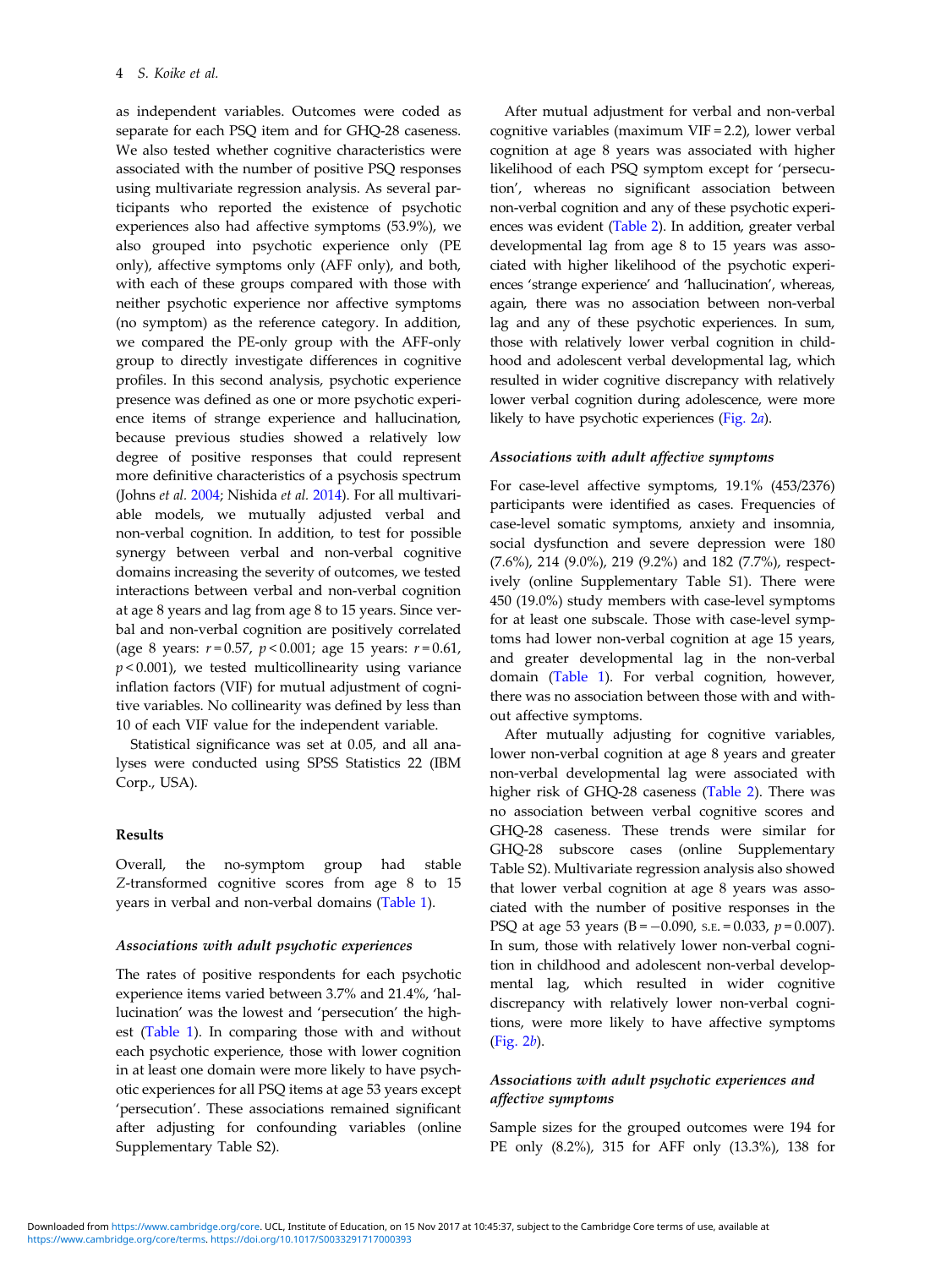<span id="page-4-0"></span>

| Table 1. Cognitive characteristics in childhood and adolescence on each psychotic experience and affective symptoms |  |
|---------------------------------------------------------------------------------------------------------------------|--|
|---------------------------------------------------------------------------------------------------------------------|--|

|                            | PSQ                  |                      |                 |              |                    |                     |                 | GHQ-28                         |                              |                  |                                 |                    |
|----------------------------|----------------------|----------------------|-----------------|--------------|--------------------|---------------------|-----------------|--------------------------------|------------------------------|------------------|---------------------------------|--------------------|
|                            | Thought interference |                      | Persecution     |              | Strange experience |                     | Hallucination   |                                | Any of psychotic experiences |                  | Affective symptoms <sup>a</sup> |                    |
|                            | No or unsure         | Yes                  | No or unsure    | Yes          | No or unsure       | Yes                 | No or unsure    | Yes                            | No or unsure                 | Yes              | Non-case                        | Caseness           |
| Participants,<br>$n\ (\%)$ | 1945 (81.8)          | 433 (18.2)           | 1870 (78.6)     | 508 (21.4)   | 2083 (87.6)        | 296 (12.4)          | 2289 (96.3)     | 88 (3.7)                       | 1607 (67.5)                  | 772 (32.5)       | 1913 (80.9)                     | 453 (19.1)         |
| Male, $n$ (%)              | 959 (82.7)           | 200(17.3)            | 905 (78.2)      | 253 (21.8)   | 1001 (86.4)        | 158 (13.6)          | 1105 (95.4)     | 53 $(4.6)^*$                   | 772 (66.6)                   | 387 (33.4)       | 998 (86.6)                      | 154 (13.4)***      |
| Cognition at age           |                      |                      |                 |              |                    |                     |                 |                                |                              |                  |                                 |                    |
| 8 years                    |                      |                      |                 |              |                    |                     |                 |                                |                              |                  |                                 |                    |
| Verbal domain              | 0.10(0.99)           | $-0.14(0.92)$ ***    | 0.07(0.99)      | 0.00(0.97)   | 0.07(0.98)         | $-0.09(0.99)$ **    | 0.07(0.98)      | $-0.29(0.96)$ ***              | 0.11(0.99)                   | $-0.06(0.95)$ ** | 0.06(0.98)                      | 0.05(0.95)         |
| Non-verbal<br>domain       | 0.11(0.94)           | $-0.07$ $(1.01)$ *** | 0.08(0.95)      | 0.03(0.98)   | 0.09(0.94)         | $-0.07$ $(1.05)^*$  | 0.08(0.95)      | $-0.24$ $(1.08)$ <sup>**</sup> | 0.11(0.93)                   | $-0.00(1.00)$ ** | 0.09(0.95)                      | 0.04(0.93)         |
| Cognition at age           |                      |                      |                 |              |                    |                     |                 |                                |                              |                  |                                 |                    |
| 15 years                   |                      |                      |                 |              |                    |                     |                 |                                |                              |                  |                                 |                    |
| Verbal domain              | 0.12(0.96)           | $-0.05(0.89)$ ***    | 0.10(0.95)      | 0.05(0.95)   | 0.12(0.94)         | $-0.14(0.98)$ ***   | 0.10(0.94)      | $-0.32(1.00)$ ***              | 0.13(0.95)                   | $0.00(0.94)$ **  | 0.10(0.94)                      | 0.06(0.95)         |
| Non-verbal                 | 0.09(0.94)           | $-0.06(0.95)$ **     | 0.07(0.93)      | 0.03(1.00)   | 0.08(0.93)         | $-0.06$ $(1.05)^*$  | 0.07(0.94)      | $-0.14(1.15)$                  | 0.09(0.93)                   | $-0.00(0.98)$ *  | 0.10(0.93)                      | $-0.10(0.97)$ ***  |
| domain                     |                      |                      |                 |              |                    |                     |                 |                                |                              |                  |                                 |                    |
| Developmental              |                      |                      |                 |              |                    |                     |                 |                                |                              |                  |                                 |                    |
| lag from age 8             |                      |                      |                 |              |                    |                     |                 |                                |                              |                  |                                 |                    |
| to 15 years <sup>b</sup>   |                      |                      |                 |              |                    |                     |                 |                                |                              |                  |                                 |                    |
| Verbal domain              | 0.024(0.702)         | 0.093(0.682)         | 0.033(0.703)    | 0.051(0.683) | 0.048(0.703)       | $-0.048(0.662)^{*}$ | 0.038(0.702)    | $-0.026(0.611)$                | 0.023(0.702)                 | 0.064(0.690)     | 0.045(0.706)                    | 0.009(0.667)       |
| Non-verbal                 | $-0.019(1.015)$      | 0.016(1.118)         | $-0.016(1.027)$ | 0.000(1.062) | $-0.016(1.030)$    | 0.008(1.067)        | $-0.017(1.030)$ | 0.098(1.136)                   | $-0.020(1.005)$              | 0.002(1.093)     | 0.019(1.042)                    | $-0.142(0.980)$ ** |
| domain                     |                      |                      |                 |              |                    |                     |                 |                                |                              |                  |                                 |                    |

Data are given as mean (standard deviation) unless otherwise indicated.

PSQ, Psychosis Screening Questionnaire; GHQ-28, 28-item version of the General Health Questionnaire.

Value significantly different from the no or unsure participants: \*  $p < 0.05$ , \*\*  $p < 0.01$ , \*\*\*  $p < 0.001$  (by  $\chi^2$  test for sex, and t test for the other variables).

<sup>a</sup> Differences in existence of GHQ-28 subscale cases are shown in online Supplementary Table S1.

<sup>b</sup> Differences in Z-scores from age 8 to 15 years for verbal and non-verbal domains (score at age 15 years – 8 years). A positive score represents an increase of developmental lag from the mean.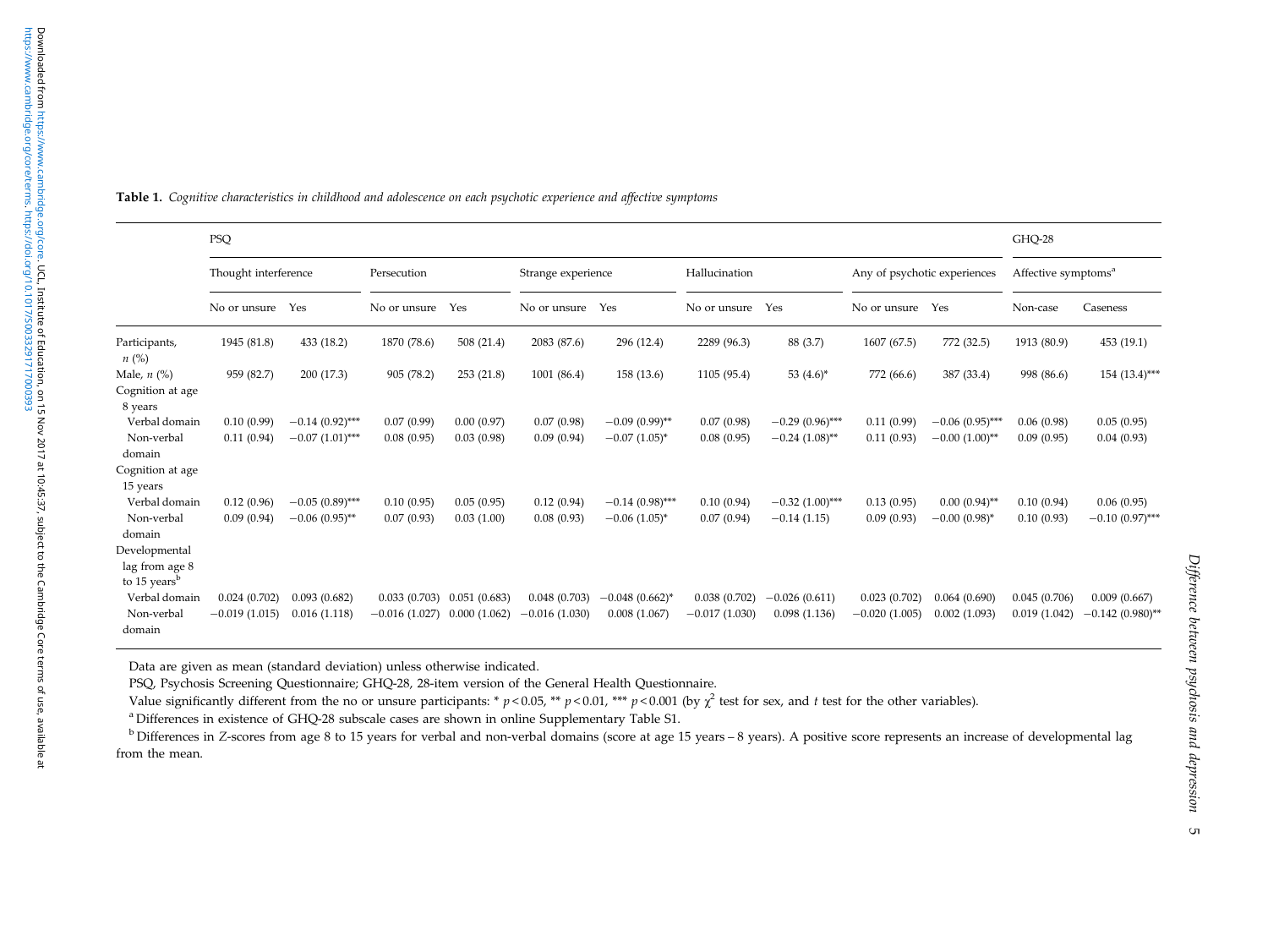<span id="page-5-0"></span>Table 2. Association of cognitive characteristics in childhood and adolescence with each psychotic experience and affective symptoms<sup>a</sup>

|                                          | <b>PSQ</b>                                | GHQ-28                           |                                         |                                   |                                                        |                                         |
|------------------------------------------|-------------------------------------------|----------------------------------|-----------------------------------------|-----------------------------------|--------------------------------------------------------|-----------------------------------------|
| Independent variables                    | Thought interference<br>$(n=433 v. 1945)$ | Persecution<br>$(n=508 v. 1870)$ | Strange experience<br>$(n=296 v. 2083)$ | Hallucination<br>$(n=88 v. 2289)$ | Any of psychotic<br>experiences<br>$(n = 772 v. 1607)$ | Affective symptoms<br>$(n=453 v. 1913)$ |
| Cognition at age 8 years                 |                                           |                                  |                                         |                                   |                                                        |                                         |
| Verbal domain                            | $0.81(0.68 - 0.97)^*$                     | $0.92(0.78-1.09)$                | $0.79(0.64 - 0.97)^*$                   | $0.55(0.38-0.80)$ **              | $0.82$ $(0.70-0.94)$ **                                | $1.05(0.88 - 1.26)$                     |
| Non-verbal domain                        | $0.91(0.76 - 1.10)$                       | $1.00(0.84 - 1.19)$              | $0.99(0.80 - 1.22)$                     | $1.02(0.70 - 1.47)$               | $0.99(0.85 - 1.15)$                                    | $0.77$ $(0.64 - 0.93)$ **               |
| Developmental lag from age 8 to 15 years |                                           |                                  |                                         |                                   |                                                        |                                         |
| Verbal domain                            | $1.07(0.88 - 1.31)$                       | $0.99(0.83 - 1.20)$              | $0.71(0.56-0.90)$ **                    | $0.52$ $(0.34 - 0.79)$ **         | $0.98(0.83 - 1.15)$                                    | $1.11(0.91 - 1.36)$                     |
| Non-verbal domain                        | $0.93(0.80-1.08)$                         | $1.00(0.87 - 1.14)$              | $1.04(0.88 - 1.24)$                     | $1.23(0.91 - 1.67)$               | $0.98(0.87-1.10)$                                      | $0.74(0.64 - 0.86)$ ***                 |

Data are given as odds ratio (95% confidence interval).

PSQ, Psychosis Screening Questionnaire; GHQ-28, 28-item version of the General Health Questionnaire.

<sup>a</sup> This model was adjusted by the confounding variables of sex, birth weight, birth order, mother's education, and childhood social class, and the independent variables of cognition at age <sup>8</sup> years and developmental lag from age <sup>8</sup> to 15 years in verbal and non-verbal domains. Unadjusted and other adjusted models, and models for GHQ-28 subscale cases are shown in online Supplementary Table S2.

Significant coefficient: \*  $p < 0.05$ , \*\*  $p < 0.01$ , \*\*\*  $p < 0.001$ .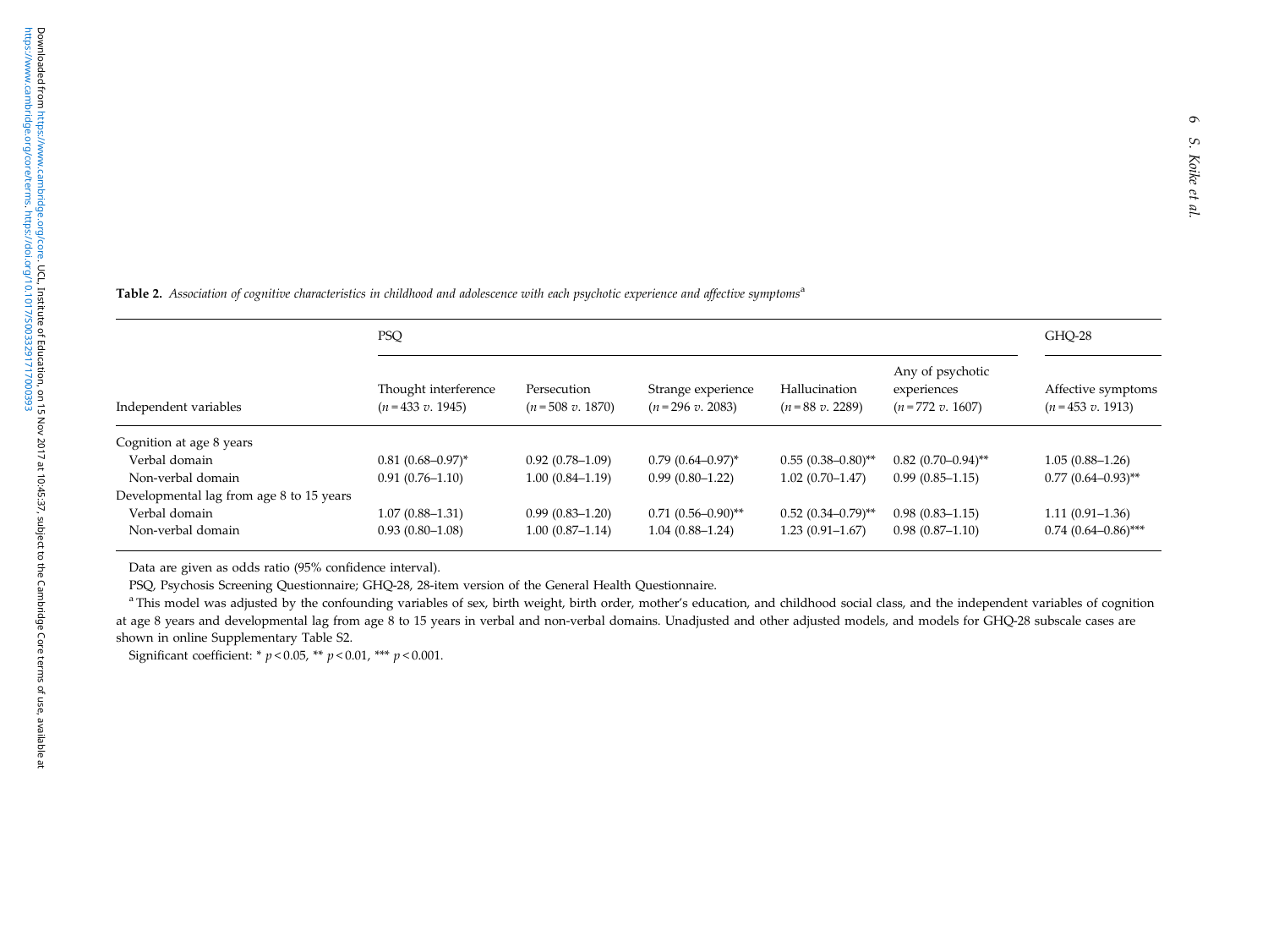<span id="page-6-0"></span>

Fig. 2. Cognitive development patterns by existence of psychotic experiences (PE) and affective symptoms (AFF).  $(a, b)$  Characteristics of cognitive scores in those with PE (and AFF) are illustrated using adjusted Z-transformed scores for sex and mother's education, and for those without PE (and AFF) as zero. (c–e) Characteristics of three different subgroups (PE only, AFF only, and both symptoms) are also illustrated using adjusted Z-transformed scores, with the no-symptom group as zero.

both (5.8%) and 1714 for the no-symptom group (72.6%). In logistic regression models with the no-symptom group as the reference, the AFF-only group showed the characteristics of the cognitive discrepancy; a smaller verbal developmental lag (i.e. relatively better development in verbal cognition), lower non-verbal cognition at age 8 years, and a greater nonverbal developmental lag [\(Table 3](#page-7-0)). These trends are illustrated in Fig. 2c–e, particularly the non-verbal developmental lag in the AFF-only group and greater cognitive discrepancy (non-verbal < verbal), while the PE-only group had a developmental lag in verbal cognition and greater cognitive discrepancy (verbal < non-verbal).

## Interactions between verbal and non-verbal cognition on adult psychological symptoms

When we added interactions between verbal and nonverbal cognitive domains at age 8 years and developmental lags from age 8 to 15 years to the mutually adjusted models, we found a significant interaction between verbal and non-verbal cognition at age 8 years on 'thought interference' at age 53 years [odds ratio (OR) = 0.87, 95% confidence interval (CI) 0.78– 0.99,  $p = 0.029$ ), with the association between lower verbal cognition at age 8 years and PE similar to the above results. Thus, greater cognitive discrepancy (verbal < non-verbal) in addition to lower verbal cognition at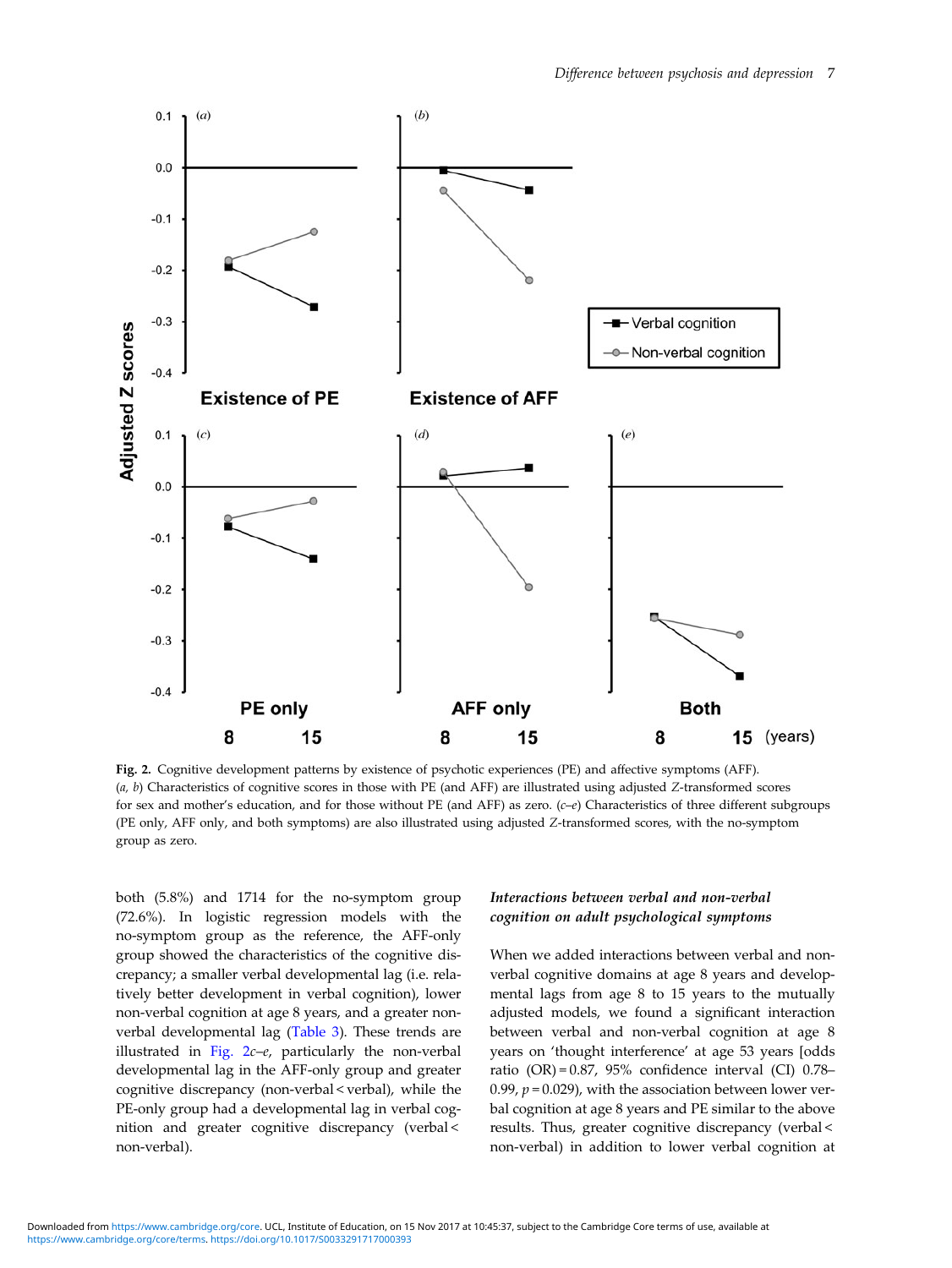| Independent variables       | PE only $(n=194)$ v. no<br>symptoms $(n=1714)$ | AFF only $(n=315)$ v. no<br>symptoms $(n=1714)$ | Both $(n = 138) v$ . no<br>symptoms $(n=1714)$ | AFF only $(n=315)$ v.<br>PE only $(n=194)$ |
|-----------------------------|------------------------------------------------|-------------------------------------------------|------------------------------------------------|--------------------------------------------|
| Cognition at age 8<br>years |                                                |                                                 |                                                |                                            |
| Verbal domain               | $0.79(0.61 - 1.02)$                            | $1.21(0.98-1.49)$                               | $0.72$ $(0.53 - 0.97)^*$                       | $0.64$ $(0.45-0.91)$ <sup>*</sup>          |
| Non-verbal domain           | $1.12(0.86 - 1.46)$                            | $0.73(0.58-0.91)$ **                            | $0.85(0.63 - 1.15)$                            | $1.40(0.98 - 2.01)$                        |
| Developmental lag           |                                                |                                                 |                                                |                                            |
| from age 8 to 15 years      |                                                |                                                 |                                                |                                            |
| Verbal domain               | $0.75(0.57-1.00)$                              | $1.33(1.05-1.68)^{*}$                           | $0.70(0.50-0.99)^{*}$                          | $0.59(0.40-0.86)$ **                       |
| Non-verbal domain           | $1.12(0.91 - 1.38)$                            | $0.66$ $(0.55-0.79)$ ***                        | $0.93(0.72 - 1.18)$                            | $1.50(1.13-2.01)$ **                       |

<span id="page-7-0"></span>Table 3. Cognitive characteristics in childhood and adolescence by existence of psychotic experience and/or affective symptoms<sup>a</sup>

Data are given as odds ratio (95% confidence interval).

PE, Psychotic experience; AFF, affective symptoms.

a Participants were grouped into PE-only (defined by the existence of one or more items of strange experience and hallucination), AFF-only, both, and no-symptom groups. This model was adjusted by the confounding variables of sex, birth weight, birth order, mother's education and childhood social class, and the independent variables of cognition at age 8 years and developmental lag from age 8 to 15 years in verbal and non-verbal domains. Unadjusted and other adjusted models are shown in online Supplementary Table S3.

Significant coefficient: \*  $p < 0.05$ , \*\*  $p < 0.01$ , \*\*\*  $p < 0.001$ .

age 8 years was additively associated with adult 'thought interference'.

Compared with the 'no'-symptom group, the interaction between verbal and non-verbal cognitive lags from age 8 to 15 years was also significant in the 'both' symptom group  $(OR = 0.68, 95\% \text{ CI } 0.52-0.90, p =$ 0.007), with a similar effect to the above results of lower verbal cognition at age 8 years and greater verbal cognitive lag. Thus, greater discrepancy between verbal and non-verbal cognitive lags from age 8 to 15 years (verbal < non-verbal) was associated with the simultaneous existence of psychotic and affective symptoms at age 53 years.

#### Discussion

A population-representative prospective birth cohort study revealed a developmental verbal–non-verbal differentiation in regard to the presence of adult psychotic experiences and affective symptoms. Low verbal cognition at age 8 years and relative developmental lag in this domain between age 8 and 15 years were associated with psychotic experiences at age 53 years, independently of non-verbal cognition and confounding factors. In contrast, lower non-verbal cognition at age 8 years and relative developmental lag in this between age 8 and 15 years were associated with risk of common mental disorder in adulthood, as assessed by the GHQ-28 caseness threshold, independently of verbal cognition and the other covariates. Participants with case-level affective symptoms but no psychotic experience additionally had higher verbal cognition at age 8 years, and rather better verbal development

between the ages of 8 and 15 years. To the best of our knowledge, this is the first investigation of its kind in a population-representative prospective birth cohort study.

Strengths of this study include a large populationbased prospective birth cohort, the availability of cognition objectively assessed in childhood and adolescence, and the availability of a wide range of potential confounders. In addition, since psychotic experiences are less common in midlife than in adolescence or early adulthood (van Os et al. [2009\)](#page-11-0), these symptoms at age 53 years may be associated with more distinct cognitive profiles than those reported at a younger age (Nishida  $et$  al.  $2014$ ). The childhood and adolescent cognitive characteristics in those with adult psychotic or depressive symptoms are in line with previous clinical studies in patients and high-risk individuals, suggesting that the characteristics of cognitive development are common within each spectrum. Although some responses using self-report questionnaires are state-dependent, our results could deserve further exploration of the relationship between cognitive profiles and psychological outcomes.

However, several limitations should also be considered. Although demographic characteristics in the NSHD were representative of the population in the survey at age 53 years (Wadsworth et al. [2003](#page-11-0)), those lost to follow-up were more likely to be male, and had lower birth weight and lower cognition scores at ages 8 and 15 years. Lower childhood cognition and adult psychological symptoms are associated with attrition in cohort studies. Similar to the results from clinical studies of schizophrenia and major affective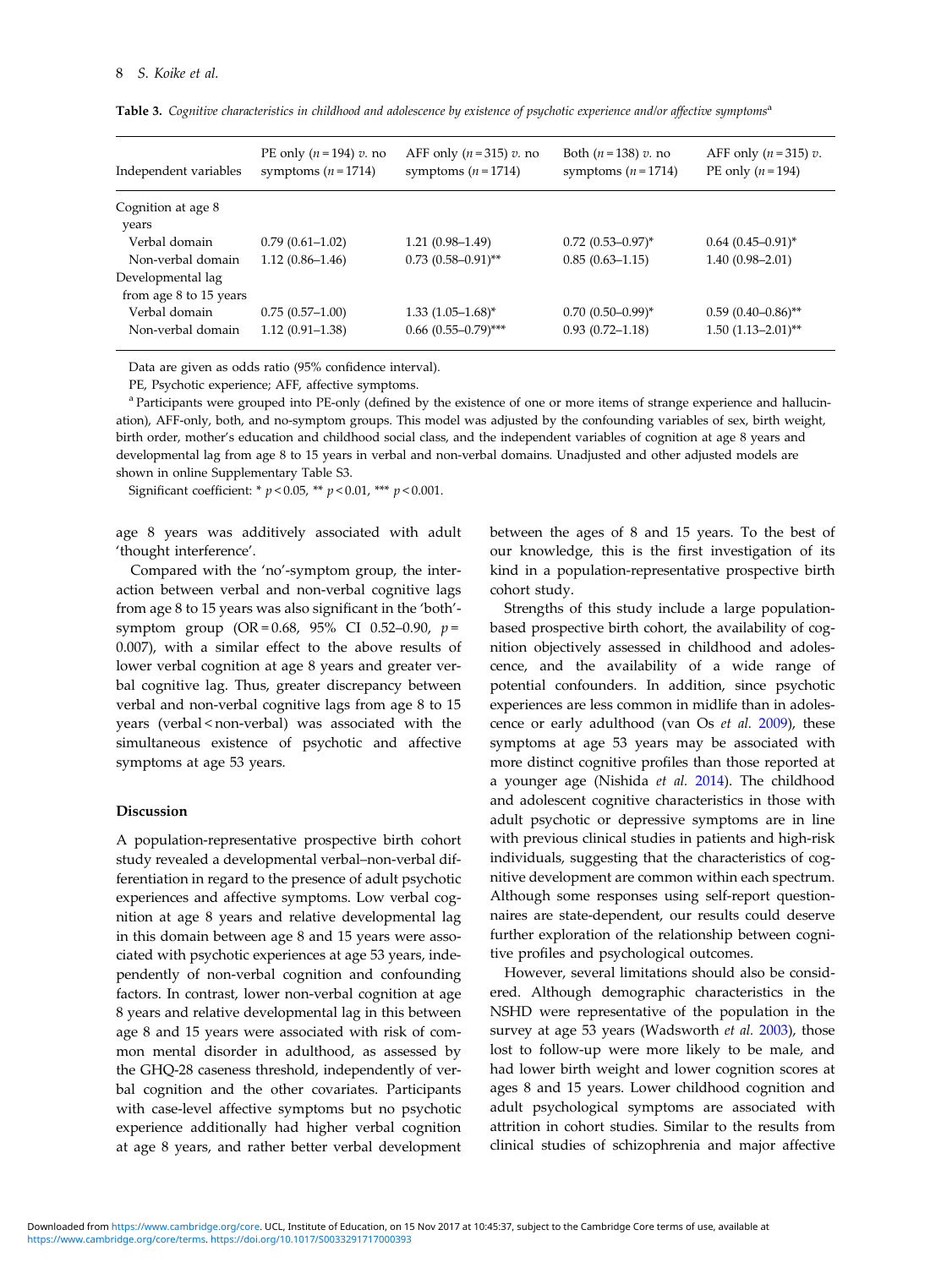symptoms, people with psychotic experiences had higher all-cause mortality in a prospective study (Sharifi et al. [2015\)](#page-11-0). As clinical studies have repeatedly shown these characteristics to be risk factors for schizophrenia, higher attrition for participants with cognitive discrepancy may have led to underestimation of effect size in the relationship between greater verbal developmental lag and psychotic experiences. Attrition of those with low childhood cognitive function may similarly have caused underestimation of effect sizes. However, we have no reason to believe that this would have altered the pattern of associations observed. Second, due to time constraints we did not ask the supplementary questions to each of the five leading PSQ questions, which resulted in some detail about psychotic features being lost. Third, self-report questionnaires may influence responses through misinterpretation or misreading of items, or by transient events. Although the present findings were consistent with clinical case–control studies of disease spectra, repeated measures and interview-based assessment may increase response validity. In addition, the PSQ scale was tested at an item level that may not have allowed sufficient validity, and also was not comparable with the way we used the GHQ-28 as a total score. However, a total score based on four items would not have similar psychometric properties to that based on a 28-item Likert scale. In any case, recent evidence suggests that positive self-reported psychotic experiences are multi-factorial (Therman & Ziermans, [2016\)](#page-11-0). Future research using threshold-level psychotic experiences is needed to confirm the present findings. Fourth, since detailed information for clinical treatment was not available, we were unable to consider whether participants with schizophrenia and major depression in remission were among those who were classed as negative for symptoms. However, this is unlikely to be a significant source of bias, and those with clinical symptoms are only a subgroup of those who self-report symptoms (Jones et al. [1994;](#page-10-0) van Os et al. [1997\)](#page-11-0). Although 30 clinical cases of schizophrenia were identified in this cohort, only 11 of these cases completed the GHQ-28 at the 53-year survey (Jones et al. [1994\)](#page-10-0). Thus we did not use this classification to test cognitive discrepancy in the psychosis spectrum compared with participants with affective symptoms. Consistent with this, a previous study using this cohort reported that psychotropic medication at age 43 years had little effect on the GHQ-28 score at age 53 years (Colman et al. [2008\)](#page-9-0). Fifth, although comparisons with short-form intelligence tests suggest that nonverbal tests at age 8 and 15 years broadly represent non-verbal cognition (Christensen et al. [2007\)](#page-9-0), processing speed as measured by, for example, the symbol coding and symbol search subtests was not assessed

in this study. We previously showed a deficit of motor development in those who later developed schizophrenia and affective disorders (Jones et al. [1994;](#page-10-0) van Os et al. [1997\)](#page-11-0); however, another cohort study did not show a developmental deficit in relation to digit symbol substitution, although a developmental lag through adolescence occurred in people with schizophrenia (Reichenberg et al. [2010](#page-10-0); Meier et al. [2014\)](#page-10-0). In addition, it is a possibility that the participants might use a verbal strategy when performing non-verbal cognitive tests in this study. Further studies are needed of non-verbal cognitive deficit and lag in relation to psychotic and depressive symptoms.

Although cognitive deficits in various domains are evident in patients with schizophrenia (Jones et al. [1994;](#page-10-0) Cannon et al. [2002](#page-9-0)b; Fuller et al. [2002;](#page-10-0) Zammit et al. [2004](#page-11-0); Koenen et al. [2009](#page-10-0); Welham et al. [2009](#page-11-0); Reichenberg et al. [2010](#page-10-0); Khandaker et al. [2011;](#page-10-0) Trotta et al. [2015](#page-11-0); Bora, [2016](#page-9-0)) and individuals at high risk of psychosis (Carrion et al. [2011;](#page-9-0) Fusar-Poli et al. [2012](#page-10-0); Giuliano et al. [2012;](#page-10-0) Lin et al. [2013](#page-10-0)), our results suggest that lower verbal performance is a specific characteristic of the psychosis spectrum. This is in line with another cohort study showing an inverse association between psychotic experiences and intelligence quotient (IQ), especially in verbal IQ after adjusting for non-verbal IQ (Horwood et al. [2008](#page-10-0)). Neuroimaging studies have also shown that individuals with clinical high risk for psychosis had similar brain volume reduction and function in the inferior frontal gyrus, a region responsible for language processing, to patients with first-episode psychosis and chronic schizophrenia (Koike et al. [2011](#page-10-0); Iwashiro et al. [2012;](#page-10-0) Koike et al. [2016](#page-10-0)).

Of interest, a study using national register data showed that siblings of patients with schizophrenia were more likely to work in creative occupations (e.g. in those with scientific occupations) (Kyaga et al. [2011\)](#page-10-0). This association was strengthened after controlling for overall cognition (Kyaga et al. [2011](#page-10-0)). Creativity is more linked to non-verbal cognitive ability than verbal cognition (Cerruti & Wilkey, [2011\)](#page-9-0), suggesting that a discrepancy towards higher non-verbal cognition may be associated with advantage in creative occupations. On the other hand, divergent thinking, related to creativity, is associated with thought disorder in schizophrenia, which is assumed to be derived from verbal cognitive impairment (Crow, [2008;](#page-9-0) Levy et al. [2010](#page-10-0)).

In contrast, participants with case-level affective symptoms had lower non-verbal cognition at age 8 years and greater relative developmental non-verbal lag, independently of verbal cognition and the other covariates. Consistent with previous studies (Cannon et al. [2002](#page-9-0)a; Koenen et al. [2009;](#page-10-0) Reichenberg et al. [2010\)](#page-10-0), verbal cognition in those with affective symptoms was not different from that in participants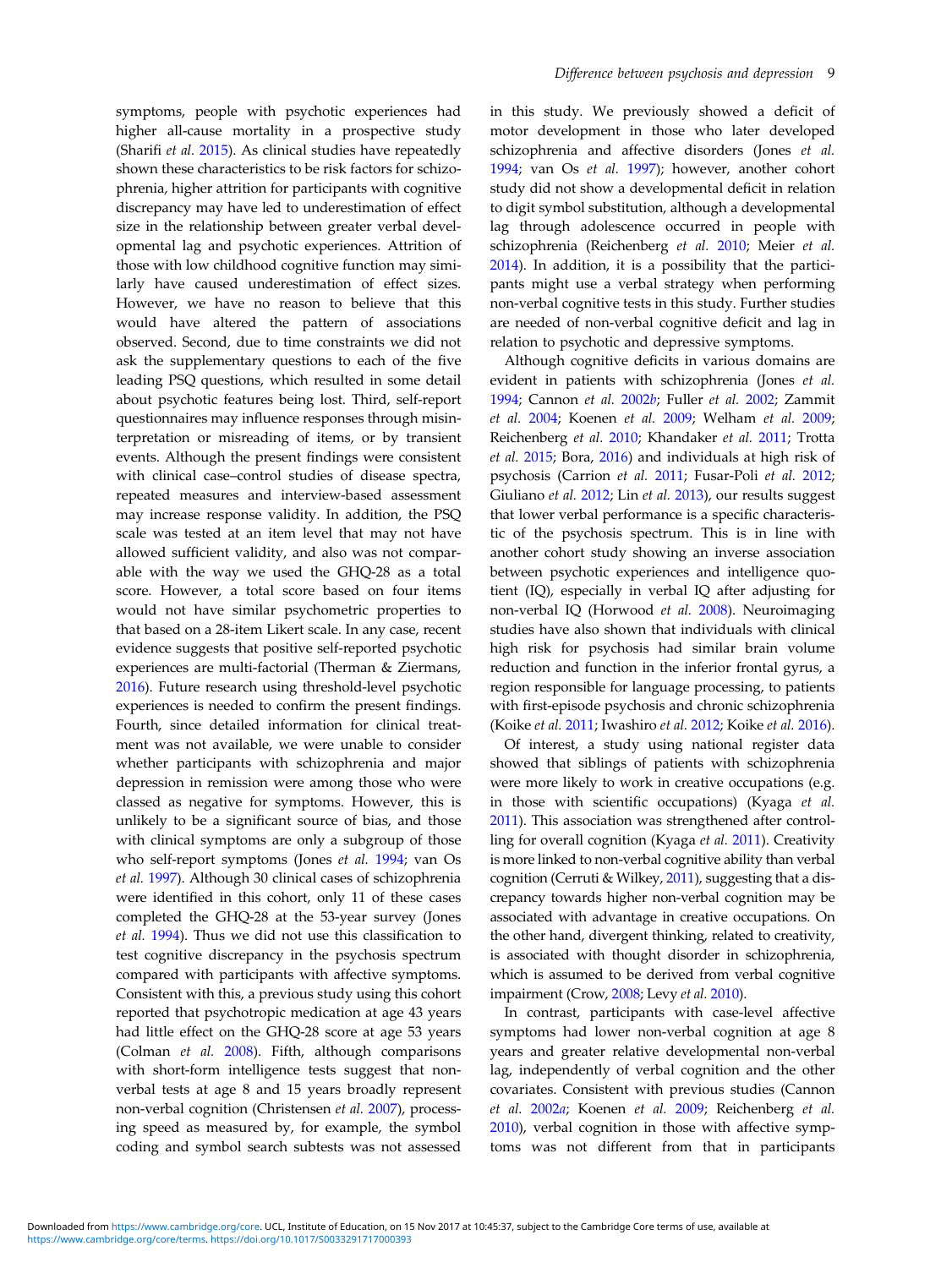<span id="page-9-0"></span>without case-level affective symptoms, even without control for potential confounders, and was relatively high in those with co-morbid psychotic experiences. A meta-analysis suggests that non-verbal executive function, such as visual planning, spatial working memory, visual attention and visual pattern recognition memory, is one of the most prominent cognitive impairments in major depression (Rock et al. [2014](#page-11-0); Trivedi & Greer, [2014](#page-11-0)). In addition, these impairments are evident before clinical onset, and showlittleimprovement during clinical course, suggesting a trait factor (Rock et al. [2014;](#page-11-0) Trivedi & Greer, [2014\)](#page-11-0). A recent neuroimaging study showed that a greater verbal–non-verbal discrepancy towards lower non-verbal function was associated with cortical thinning in the rostral part of the prefrontal cortex (Margolis et al. [2013](#page-10-0)), which is one of the regions responsible for executive functions (Badre & D'Esposito, 2009) as well as major depression (Disner et al. [2011](#page-10-0)).

In conclusion, we found that people with adult psychotic experiences and depressive symptoms showed differential verbal–non-verbal cognitive profiles in childhood and adolescence. Our results suggest that these characteristics of cognitive development are common within each disease spectrum. Future prospective studies are needed at different stages across the spectra to elucidate how cognitive profiles are associated with the emergence of psychological symptoms.

#### Supplementary material

The supplementary material for this article can be found at <https://doi.org/10.1017/S0033291717000393>

#### Acknowledgements

The authors are grateful to NSHD study members for their continuing support. S.K. was supported by grants from the Japan Society for the Promotion of Science (JSPS) (KAKENHI grants no. 25870143 and 26118703) and the Strategic Young Researcher Overseas Visits Program for Accelerating Brain Circulation. M.R. is funded by the UK Medical Research Council (Unit Programme no. MC UU 12019/3). P.B.J. is supported by Wellcome Trust grants no. 095844/Z/11/Z and 088869/Z/09/Z; National Institute for Health Research grant no. RP-PG-0606-1335; and by the National Institute for Health Research (NIHR) Cambridge Biomedical Research Centre (BRC) and the NIHR Collaboration for Leadership in Applied Health Research & Care (CLAHRC) East of England.

#### Declaration of Interest

P.B.J. has received research grant support from GlaxoSmithKline, a speaker's honorarium from Eli Lilly, and is a co-inventor of patent PCT/GB2005/ 003279 (methods for assessing psychotic disorders). J.B. is an employee of Cambridge Cognition Ltd, and is a co-inventor of patent PCT/GB2005/003279 (methods for assessing psychotic disorders). S.K. and M.R. report no competing interests.

### References

- Badre D, D'Esposito M (2009). Is the rostro-caudal axis of the frontal lobe hierarchical? Nature Reviews Neuroscience 10, 659–669.
- Barnett JH, McDougall F, Xu MK, Croudace TJ, Richards M, Jones PB (2012). Childhood cognitive function and adult psychopathology: associations with psychotic and non-psychotic symptoms in the general population. British Journal of Psychiatry 201, 124–130.
- Bebbington P, Nayani T (1995). The Psychosis Screening Questionnaire. International Journal of Methods in Psychiatric Research 9, 139–145.
- Bora E (2016). Differences in cognitive impairment between schizophrenia and bipolar disorder: considering the role of heterogeneity. Psychiatry and Clinical Neurosciences 70, 424–433.
- Cannon M, Caspi A, Moffitt TE, Harrington H, Taylor A, Murray RM, Poulton R (2002a). Evidence for early-childhood, pan-developmental impairment specific to schizophreniform disorder: results from a longitudinal birth cohort. Archives of General Psychiatry 59, 449–456.
- Cannon M, Jones PB, Murray RM (2002b). Obstetric complications and schizophrenia: historical and meta-analytic review. American Journal of Psychiatry 159, 1080–1092.
- Cannon M, Moffitt TE, Caspi A, Murray RM, Harrington H, Poulton R (2006). Neuropsychological performance at the age of 13 years and adult schizophreniform disorder: prospective birth cohort study. British Journal of Psychiatry 189, 463–464.
- Carrion RE, Goldberg TE, McLaughlin D, Auther AM, Correll CU, Cornblatt BA (2011). Impact of neurocognition on social and role functioning in individuals at clinical high risk for psychosis. American Journal of Psychiatry 168, 806–813.
- Cerruti C, Wilkey E (2011). Verbal overshadowing and verbal facilitation in creative cognition. In Perspectives on Creativity (ed. L DellaPietra), pp. 178–187. Cambridge Scholars Publishing: Newcastle upon Tyne.
- Christensen BK, Girard TA, Bagby RM (2007). Wechsler Adult Intelligence Scale-Third Edition short form for index and IQ scores in a psychiatric population. Psychological Assessment 19, 236–240.
- Colman I, Croudace TJ, Wadsworth ME, Kuh D, Jones PB (2008). Psychiatric outcomes 10 years after treatment with antidepressants or anxiolytics. British Journal of Psychiatry 193, 327–331.
- Crow TJ (2008). The 'big bang' theory of the origin of psychosis and the faculty of language. Schizophrenia Research 102, 31–52.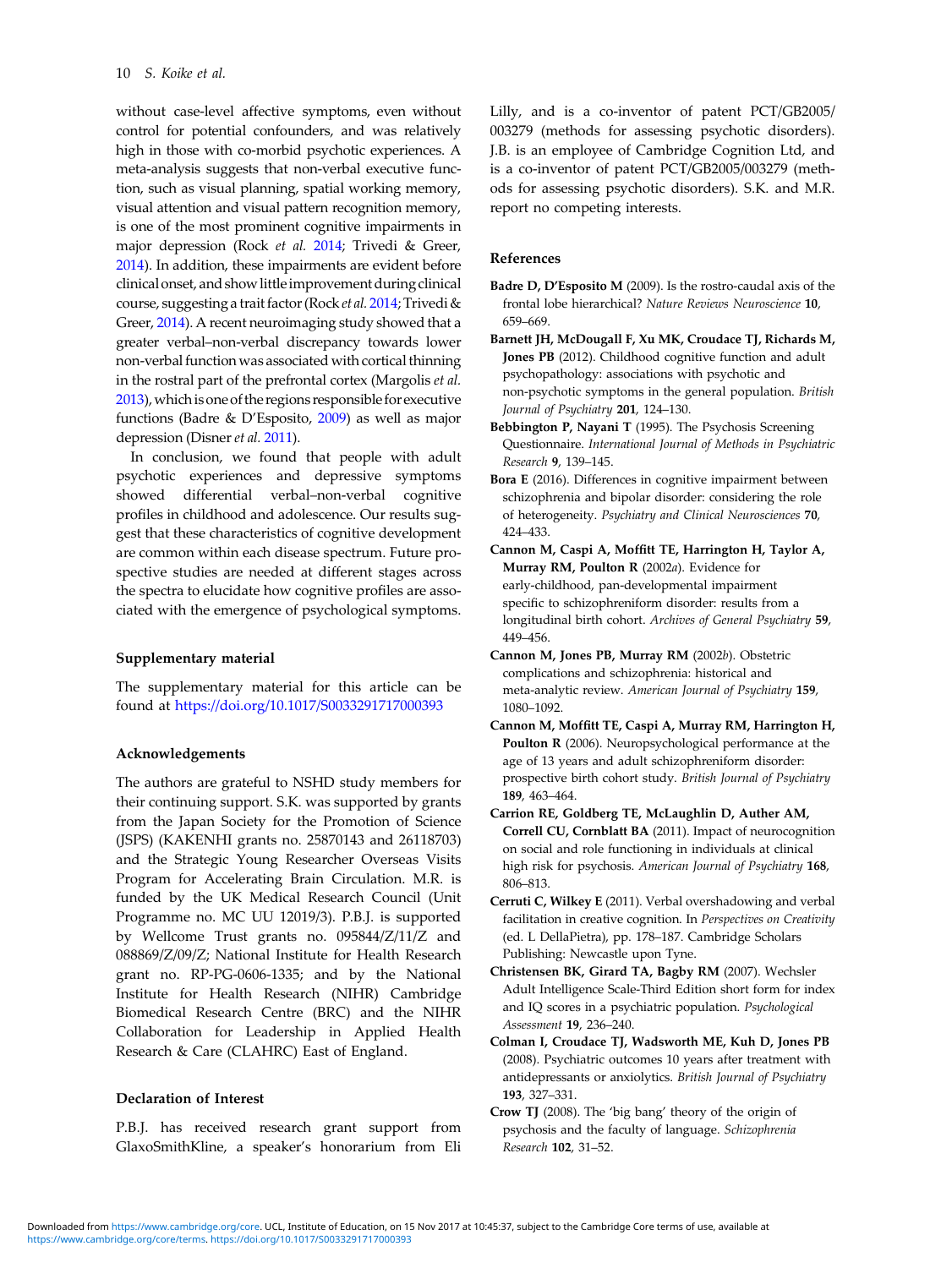<span id="page-10-0"></span>Disner SG, Beevers CG, Haigh EA, Beck AT (2011). Neural mechanisms of the cognitive model of depression. Nature Reviews Neuroscience 12, 467–477.

Fuller R, Nopoulos P, Arndt S, O'Leary D, Ho BC, Andreasen NC (2002). Longitudinal assessment of premorbid cognitive functioning in patients with schizophrenia through examination of standardized scholastic test performance. American Journal of Psychiatry 159, 1183–1189.

Fusar-Poli P, Deste G, Smieskova R, Barlati S, Yung AR, Howes O, Stieglitz RD, Vita A, McGuire P, Borgwardt S (2012). Cognitive functioning in prodromal psychosis: a meta-analysis. Archives of General Psychiatry 69, 562–571.

Giuliano AJ, Li H, Mesholam-Gately RI, Sorenson SM, Woodberry KA, Seidman LJ (2012). Neurocognition in the psychosis risk syndrome: a quantitative and qualitative review. Current Pharmaceutical Design 18, 399–415.

Goldberg DP, Hillier VF (1979). A scaled version of the General Health Questionnaire. Psychological Medicine 9, 139–145.

Gur RC, Calkins ME, Satterthwaite TD, Ruparel K, Bilker WB, Moore TM, Savitt AP, Hakonarson H, Gur RE (2014). Neurocognitive growth charting in psychosis spectrum youths. JAMA Psychiatry 71, 366–374.

Hatch SL, Jones PB, Kuh D, Hardy R, Wadsworth ME, Richards M (2007). Childhood cognitive ability and adult mental health in the British 1946 birth cohort. Social Science and Medicine 64, 2285–2296.

Heim AW (1970). The AH4 Group Test of Intelligence. NFER-Nelson: Windsor.

Horwood J, Salvi G, Thomas K, Duffy L, Gunnell D, Hollis C, Lewis G, Menezes P, Thompson A, Wolke D, Zammit S, Harrison G (2008). IQ and non-clinical psychotic symptoms in 12-year-olds: results from the ALSPAC birth cohort. British Journal of Psychiatry 193, 185–191.

Iwashiro N, Suga M, Takano Y, Inoue H, Natsubori T, Satomura Y, Koike S, Yahata N, Murakami M, Katsura M, Gonoi W, Sasaki H, Takao H, Abe O, Kasai K, Yamasue H (2012). Localized gray matter volume reductions in the pars triangularis of the inferior frontal gyrus in individuals at clinical high-risk for psychosis and first episode for schizophrenia. Schizophrenia Research 137, 124–131.

Johns LC, Cannon M, Singleton N, Murray RM, Farrell M, Brugha T, Bebbington P, Jenkins R, Meltzer H (2004). Prevalence and correlates of self-reported psychotic symptoms in the British population. British Journal of Psychiatry 185, 298–305.

Jones P, Rodgers B, Murray R, Marmot M (1994). Child development risk factors for adult schizophrenia in the British 1946 birth cohort. Lancet 344, 1398–1402.

Kaplan RM, Saccuzzo DP (2013). Psychological Testing: Principles, Applications, and Issues, 8th edn. Wadsworth, Cengage Learning: Boston, MA.

Khandaker GM, Barnett JH, White IR, Jones PB (2011). A quantitative meta-analysis of population-based studies of premorbid intelligence and schizophrenia. Schizophrenia Research 132, 220–227.

Khandaker GM, Stochl J, Zammit S, Lewis G, Jones PB (2014). A population-based longitudinal study of childhood neurodevelopmental disorders, IQ and subsequent risk of psychotic experiences in adolescence. Psychological Medicine 44, 3229–3238.

Koenen KC, Moffitt TE, Roberts AL, Martin LT, Kubzansky L, Harrington H, Poulton R, Caspi A (2009). Childhood IQ and adult mental disorders: a test of the cognitive reserve hypothesis. American Journal of Psychiatry 166, 50–57.

Koike S, Satomura Y, Kawasaki S, Nishimura Y, Takano Y, Iwashiro N, Kinoshita A, Nagai T, Natsubori T, Tada M, Ichikawa E, Takizawa R, Kasai K (2016). Association between rostral prefrontal cortical activity and functional outcome in first-episode psychosis: a longitudinal functional near-infrared spectroscopy study. Schizophrenia Research 170, 304–310.

Koike S, Takizawa R, Nishimura Y, Takano Y, Takayanagi Y, Kinou M, Araki T, Harima H, Fukuda M, Okazaki Y, Kasai K (2011). Different hemodynamic response patterns in the prefrontal cortical sub-regions according to the clinical stages of psychosis. Schizophrenia Research 132, 54–61.

Kyaga S, Lichtenstein P, Boman M, Hultman C, Långström N, Landén M (2011). Creativity and mental disorder: family study of 300,000 people with severe mental disorder. British Journal of Psychiatry 199, 373–379.

Levy DL, Coleman MJ, Sung H, Ji F, Matthysse S, Mendell NR, Titone D (2010). The genetic basis of thought disorder and language and communication disturbances in schizophrenia. Journal of Neurolinguistics 23, 176.

Lin A, Yung AR, Nelson B, Brewer WJ, Riley R, Simmons M, Pantelis C, Wood SJ (2013). Neurocognitive predictors of transition to psychosis: medium- to long-term findings from a sample at ultra-high risk for psychosis. Psychological Medicine 43, 2349–2360.

MacCabe JH, Wicks S, Lofving S, David AS, Berndtsson A, Gustafsson JE, Allebeck P, Dalman C (2013). Decline in cognitive performance between ages 13 and 18 years and the risk for psychosis in adulthood: a Swedish longitudinal cohort study in males. JAMA Psychiatry 70, 261–270.

Margolis A, Bansal R, Hao X, Algermissen M, Erickson C, Klahr KW, Naglieri JA, Peterson BS (2013). Using IQ discrepancy scores to examine the neural correlates of specific cognitive abilities. Journal of Neuroscience 33, 14135– 14145.

Meier MH, Caspi A, Reichenberg A, Keefe RS, Fisher HL, Harrington H, Houts R, Poulton R, Moffitt TE (2014). Neuropsychological decline in schizophrenia from the premorbid to the postonset period: evidence from a population-representative longitudinal study. American Journal of Psychiatry 171, 91–101.

Nishida A, Xu KM, Croudace T, Jones PB, Barnett J, Richards M (2014). Adolescent self-control predicts midlife hallucinatory experiences: 40-year follow-up of a national birth cohort. Schizophrenia Bulletin 40, 1543–1551.

Pigeon DA (1964). Tests used in the 1954 and 1957 surveys. In The Home and the School (ed. JWB Douglas), appendix 1. Macgibbon & Kee: London.

Reichenberg A, Caspi A, Harrington H, Houts R, Keefe RS, Murray RM, Poulton R, Moffitt TE (2010). Static and dynamic cognitive deficits in childhood preceding adult